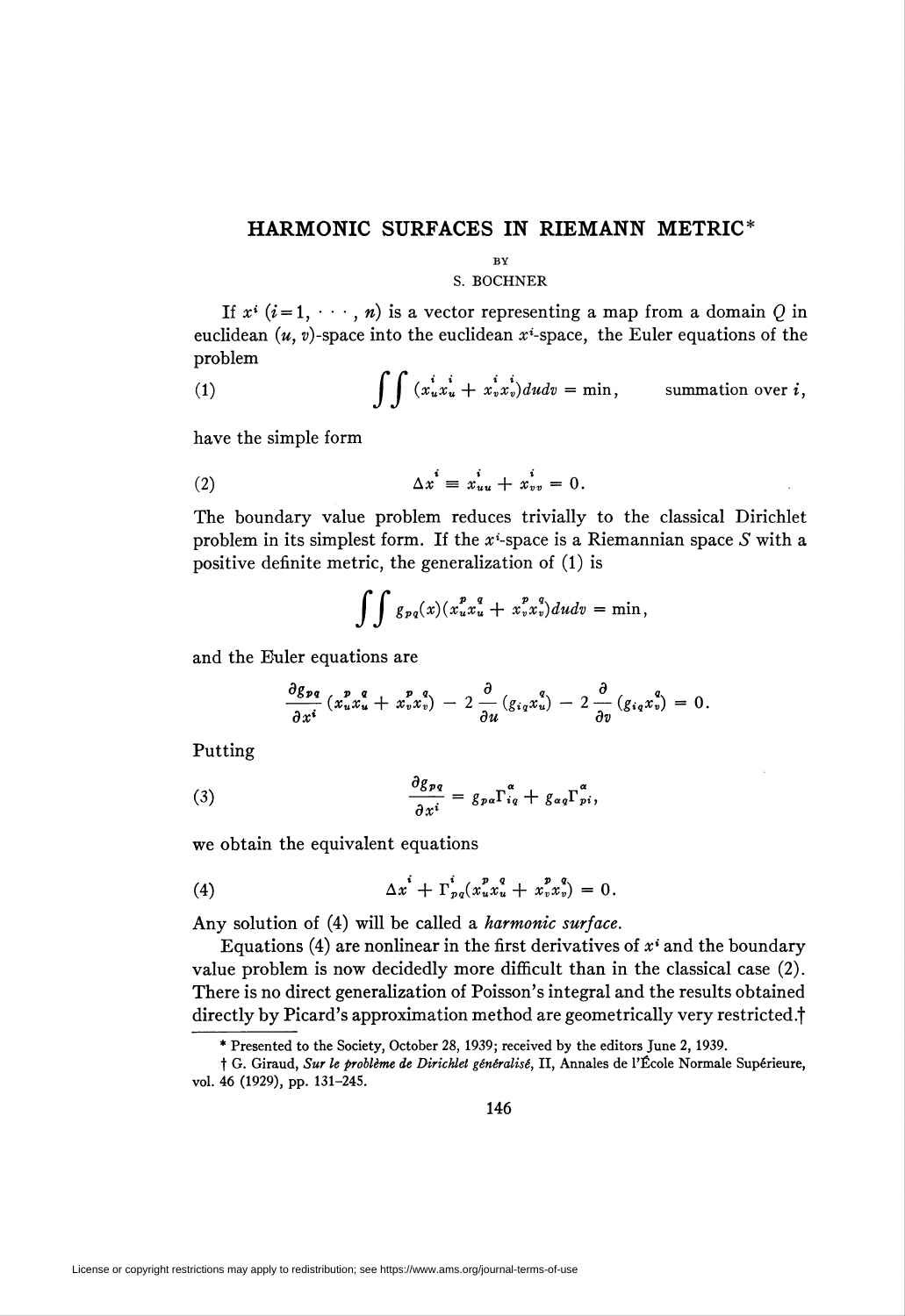## HARMONIC SURFACES 147

However S. Bernstein's elaborate method of majorization\* can be shown to be effective in our case, and in the present note we shall offer some first results in this direction. In §1 we shall state some elementary properties of harmonic surfaces and in §2 a uniqueness theorem relative to the boundary value problem; and in §3 we shall prove a theorem on compactness of families of harmonic surfaces.

1. Subharmonic character of harmonic surfaces. Equations (4) are an extension, from one to two parameters, of the equations for geodesics:

(5) 
$$
\frac{d^2x^i}{ds^2} + \Gamma_{pq}^i \frac{dx^p}{ds} \frac{dx^q}{ds} = 0.
$$

As in the latter case, equations (4) can be easily seen to be formally invariant under transformations of coordinates in the  $x^i$ -space, the expressions on the left side of (4) being the components of a vector relative to such transformations. Other quantities which are formally invariant are the coefficients

(6) 
$$
E = g_{pq} x_u^p x_u^q, \qquad F = g_{pq} x_u^p x_v^q, \qquad G = g_{pq} x_v^p x_v^q
$$

of the fundamental form  $Edu^2 + 2Fdu dv + Gdv^2$ . These coefficients are scalars.

As in the euclidean case, the expression

$$
E-G-2F(-1)^{1/2}=g_{pq}(x)(x_u^p-(-1)^{1/2}x_v^p)(x_u^q-(-1)^{1/2}x_v^q)
$$

is an analytic function of the complex variable  $u+iv$ . In other words we have the Cauchy-Riemann equations

$$
(7) \hspace{1cm} E_u - G_u = -2F_v, \hspace{1cm} E_v - G_v = 2F_u,
$$

(8) 
$$
\Delta E = \Delta G, \qquad \Delta F = 0.
$$

Relations (7) are formal identities. They hold for expressions (6), subject to relations (3) and (4). The differentiations involved can be reduced to a minimum by the use of geodesic coordinates. The first derivatives of  $E$ ,  $F$ ,  $G$ with respect to u and v involve the coefficients  $g_{pq}$ ,  $\Gamma_{pq}^{i}$  but no derivatives of  $\Gamma_{pq}^{i}$ . In order to prove (7) for a fixed value  $(u_0, v_0)$  we may select geodesic coordinates originating at the point  $x^i(u_0, v_0)$ , for which, at the origin,

(9) 
$$
\Gamma_{pq}^i = 0, \qquad g_{pq} = \delta_{pq}.
$$

Thus the proof of (7) consists of proving the same trivial identities as in the euclidean case.

<sup>\*</sup> S. Bernstein, Sur la généralisation du problème de Dirichlet, Mathematische Annalen, vol. 69 (1910), pp. 82-136, §1.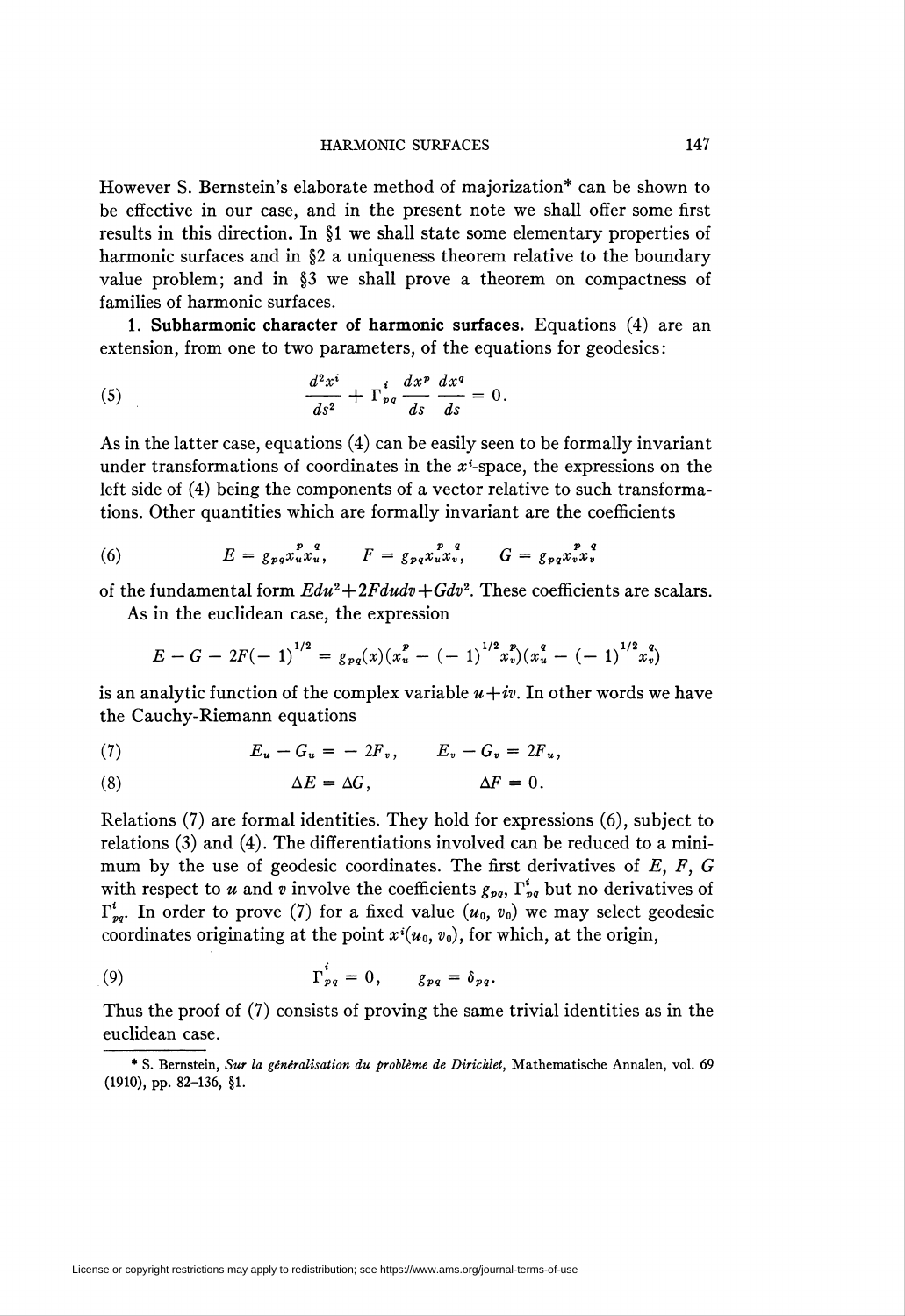If  $S$  is a space whose Riemannian curvature is nonpositive, then relations (8) can be supplemented by the further relation

(10) 
$$
\Delta E \geq 0, \qquad \Delta G \geq 0.
$$

We shall derive a more comprehensive result relating to harmonic "surfaces" in several dimensions. If we replace the two parameters  $u$ , v by parameters  $u^{\alpha}$ ,  $\alpha = 1, \cdots, m$ , and put

$$
\Delta x = \frac{\partial^2 x}{\partial u^{\alpha} \partial u^{\alpha}} \equiv \sum_{\alpha=1}^m \frac{\partial^2 x}{\partial u^{\alpha} \partial u^{\alpha}}, \qquad E_{\beta \gamma} = g_{pq} \frac{\partial x^p}{\partial u^{\beta}} \frac{\partial x^q}{\partial u^{\gamma}},
$$

then the equations

$$
\Delta x^i + \Gamma^i_{pq} \frac{\partial x^p}{\partial u^{\alpha}} \frac{\partial x^q}{\partial u^{\alpha}} = 0
$$

are the Euler equations of the problem

 $\mathbf{r}$ 

$$
\int\!\!\int\!E_{\alpha\alpha}\,du_1du_2\cdots\,du_m\equiv\min.
$$

If for given values  $u^{\alpha}$ , we select a coordinate system which is geodesic at the point  $x^i(u^\alpha)$ , then we obtain

$$
\frac{\partial E_{\beta\gamma}}{\partial u^{\alpha}} = g_{pq} \left( \frac{\partial^2 x^p}{\partial u^{\beta} \partial u^{\alpha}} \frac{\partial x^q}{\partial u^{\gamma}} + \frac{\partial x^p}{\partial u^{\beta}} \frac{\partial^2 x^q}{\partial u^{\gamma} \partial u^{\alpha}} \right) + g_{pq} \Gamma^{\alpha}_{qr} \left( \frac{\partial x^p}{\partial u^{\beta}} \frac{\partial x^q}{\partial u^{\gamma}} + \frac{\partial x^p}{\partial u^{\gamma}} \frac{\partial x^q}{\partial u^{\beta}} \right) \frac{\partial x^r}{\partial u^{\alpha}}
$$

and hence, putting  $\Gamma_{pq}^{\prime}=0$ ,

$$
\Delta E_{\beta\gamma} = g_{pq} \left( \Delta \frac{\partial x^p}{\partial u^{\beta}} \cdot \frac{\partial x^q}{\partial u^{\gamma}} + \frac{\partial x^p}{\partial u^{\beta}} \cdot \Delta \frac{\partial x^q}{\partial u^{\gamma}} \right) + 2g_{pq} \frac{\partial^2 x^p}{\partial u^{\beta} \partial u^{\alpha}} \frac{\partial^2 x^q}{\partial u^{\gamma} \partial u} + g_{pa} \frac{\partial \Gamma_{qr}^a}{\partial x^s} \frac{\partial x^s}{\partial u^{\alpha}} \left( \frac{\partial x^p}{\partial u^{\beta}} \frac{\partial x^q}{\partial u^{\gamma}} + \frac{\partial x^p}{\partial u^{\gamma}} \frac{\partial x^q}{\partial u^{\beta}} \right) \frac{\partial x^r}{\partial u^{\alpha}}.
$$

Now, using the formula  $\int_{\mathcal{C}} M \times \mathcal{A}$  and  $\Gamma_{ab}^{\mathcal{P}}$  for

$$
\frac{\partial}{\partial u^{\beta}} \Delta x^p = -\frac{\partial \Gamma^p_{ab}}{\partial x^q} \frac{\partial x^q}{\partial u^{\beta}} \frac{\partial x^a}{\partial u^{\alpha}} \frac{\partial x^b}{\partial u^{\alpha}}
$$

and a similar formula for  $\frac{\partial \Delta x^q}{\partial u^\gamma}$  and putting  $R_{pqrs} = g_{pa}(\frac{\partial \Gamma_{rs}^q}{\partial x^q} - \frac{\partial \Gamma_{rs}^q}{\partial x^s}),$ we finally obtain

$$
\Delta E_{\beta\gamma} = 2g_{pq} \frac{\partial^2 x^p}{\partial u^{\beta} \partial u^{\alpha}} \frac{\partial^2 x^q}{\partial u^{\gamma} \partial u^{\alpha}} - R_{pqrs} \left( \frac{\partial x^p}{\partial u^{\beta}} \frac{\partial x^q}{\partial u^{\gamma}} + \frac{\partial x^q}{\partial u^{\beta}} \frac{\partial x^p}{\partial u^{\gamma}} \right) \frac{\partial x^r}{\partial u^{\alpha}} \frac{\partial x^s}{\partial u^{\alpha}}
$$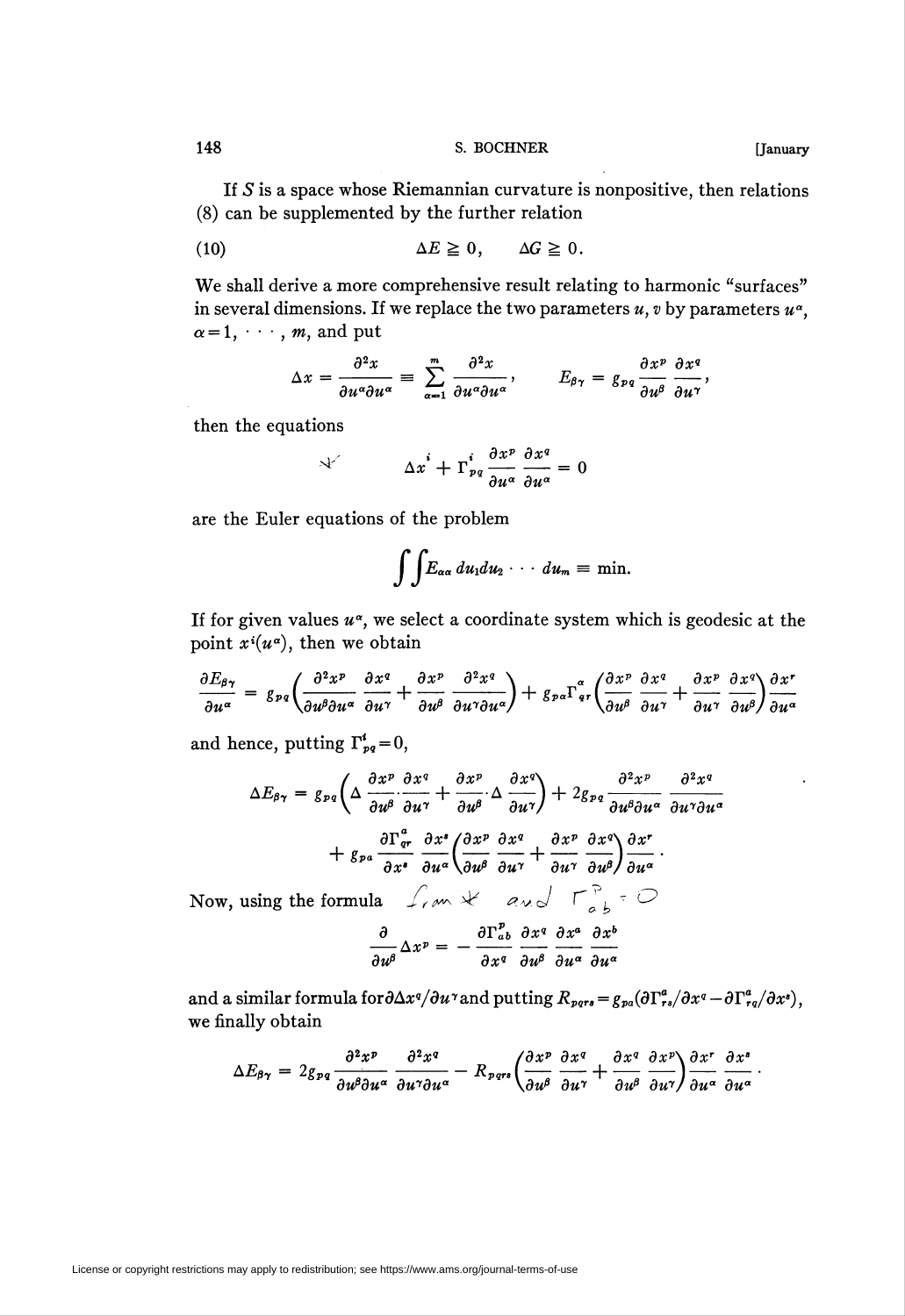For any quantities  $\lambda^{\alpha}$ , putting  $\mu_{\alpha}P = \lambda^{\beta}(\partial^{2}x^{p}/\partial u^{\beta}\partial u^{\alpha})$ ,  $\nu^{p} = \lambda^{\beta}(\partial x^{p}/\partial u^{\beta})$ , we hence obtain

$$
\Delta E_{\beta\gamma}\lambda^{\beta}\lambda^{\gamma} = 2g_{pq}\mu_{\alpha}\mu_{\alpha}^{\qquad p \quad q} - 2R_{pqrs}\nu^{\qquad p \quad q} \frac{\partial x^{r}}{\partial u^{\alpha}} \frac{\partial x^{s}}{\partial u^{\alpha}}
$$

Thus, for a space S of nonpositive curvature,  $\Delta E_g \lambda^{\beta} \lambda^{\gamma} \geq 0$ , and this implies relations (10).

Finally we shall indicate a proof for the assertion that in a space S of nonpositive curvature, the curvature  $K(u, v)$  of any harmonic surface is also nonpositive. By a general theorem of Ricci,\* K is the sum of two quantities  $K_1$  and  $K_2$ ;  $K_1$  is the so-called relative curvature of the surface and  $K_2$  is the curvature of S at the point  $x^{i}(u, v)$ . Since  $K_2 \leq 0$  by assumption, we have only to show that  $K_1 \leq 0$ . Now, if (9) holds, the quantity  $K_1$  can be computed by a formula which is formally the same as in the euclidean case, namely

$$
(EG - F^{2})K_{1} = | x_{uu}^{i}, x_{u}^{i}, x_{v}^{i} | | x_{vv}^{i}, x_{u}^{i}, x_{v}^{i} | - | x_{uv}^{i}, x_{u}^{i}, x_{v}^{i} | | x_{uv}^{i}, x_{u}^{i}, x_{v}^{i} |
$$

Each term on the right side is the (numerical) product of two matrices of 3 rows and *n* columns each. Now, (9) implies  $x_{vv}^i = -x_{uu}^i$  and therefore  $K_1 \le 0$ .

2. The distance function. If two solutions of  $(2)$  over the same region  $Q$ have the same limit values on the boundary  $B$  of  $Q$ , then they are identical throughout Q. We must not expect a similar theorem to hold without restriction for solutions of (4) since it does not even hold for solutions of the simpler equations (5). However, the restrictions required for equations (4) are exactly the same as those needed for equations (5). It is sufficient to assume that the solutions lie in a region  $U$  of the space  $S$  in which there are no conjugate points. More precisely we assume that any two points  $x^i$  and  $y^j$  of U can be joined in S by a geodesic arc whose closure contains no conjugate points and whose geodesic length is the shortest geodesic distance between the points  $x^i$  and  $y^j$ . Denoting the latter distance by  $H(x^i, y^j)$ , if the space S belongs to class  $C_4$ , then  $H(x^i, y^j)$  belongs to class  $C_2$  on the domain  $U \times U$ minus the diagonal manifold  $x^i = y^i$ .

For an arbitrary function  $W = W(x^i, y^j)$  and arbitrary numbers  $\xi^i$ ,  $\eta^j$  we shall consider the expression

$$
(W_{x^p x^q} - \Gamma^i_{p q}(x) W_{x^i}) \xi^p \xi^q + 2 W_{x^p y^q} \xi^p \eta^q + (W_{y^p y^q} - \Gamma^i_{p q}(y) W_{y^i}) \eta^p \eta^q
$$

(the subscripts of W indicating partial derivations) and we shall denote this expression by

$$
P(W) \equiv P(W; \xi, \eta).
$$

<sup>\*</sup> L. P. Eisenhart, Riemannian Geometry, 1926, p. 174.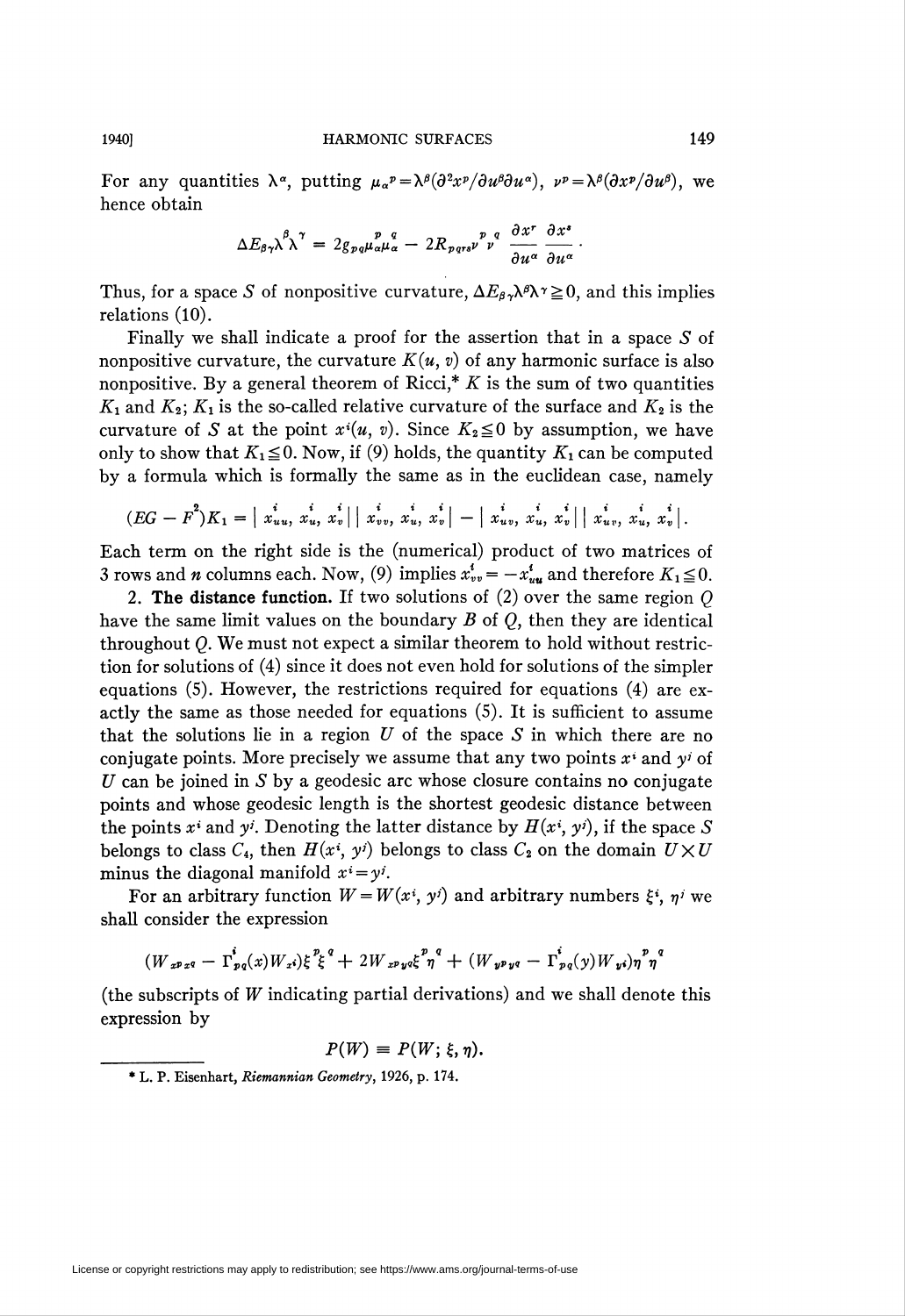We shall say that a function  $W(x^i, y^j)$  has positive character, if  $P(W; \xi, \eta) \ge 0$ identically in  $x^i$ ,  $y^j$ ;  $\xi^i$ ,  $\eta^j$  (assuming  $x^i \neq y^j$ , if necessary).

We shall now prove

LEMMA 1. The distance function  $H(x^i, y^j)$  has positive character.

We take a geodesic arc issuing from  $x<sup>i</sup>$ , whose direction cosines at the point of issuance have the given values  $\xi^{i}$ , and on it a point of geodesic distance  $\epsilon$ . Denoting the coordinates of the latter point by  $x^i + \xi^i(\epsilon)$  we will have by familiar formulas from the theory of normal coordinates,\*

(11) 
$$
\xi^{i}(\epsilon) = \epsilon \xi^{i} - \frac{\epsilon^{2}}{2!} \Gamma^{i}_{pq}(x) \xi^{p} \xi^{q} + o(\epsilon^{2})
$$

and

$$
H(x^i, x^j + \xi^j(\epsilon)) = \epsilon \left\{ g_{pq}(x) \xi^p \xi^q \right\}^{1/2}.
$$

In particular

(12) 
$$
\frac{d}{d\epsilon} H(x^i, x^j + \xi^j(\epsilon)) = 0.
$$

Similarly we put

(13) 
$$
\eta^i(\epsilon) = \epsilon \eta^i - \frac{\epsilon^2}{2!} \Gamma^i_{pq}(y) \eta^p \eta^q + o(\epsilon^2)
$$

and obtain

(14) 
$$
\frac{d}{d\epsilon} H(y^i, y^j + \eta^j(\epsilon)) = 0.
$$

Since there are no conjugate points on the geodesic arc joining  $x^i$  and  $y^j$ , the second derivative with respect to  $\epsilon$  of

$$
H(x^i, x^j + \xi^j(\epsilon)) + H(x^i + \xi^i(\epsilon), y^j + \eta^j(\epsilon)) + H(y^i, y^j + \eta^j(\epsilon))
$$

is greater than or equal to zero for  $\epsilon = 0$ . On account of (12) and (14), we therefore have

$$
\lim_{\epsilon \to 0} \frac{d^2}{d\epsilon^2} H(x^i + \xi^i(\epsilon), y^j + \eta^j(\epsilon)) \geq 0.
$$

Substituting (11) and (13) we hence obtain  $P(H; \xi, \eta) \ge 0$ , which is the assertion of our lemma.

LEMMA 2. If  $\chi(t)$  is differentiable twice and  $\chi'(t) \geq 0$  and  $\chi''(t) \geq 0$ , and if  $W(x^i, y^j)$  has positive character, then  $\chi(W(x^i, y^j))$  has positive character too.

<sup>\*</sup> T. Y. Thomas, Differential Invariants of Generalized Spaces, 1934, p. 7.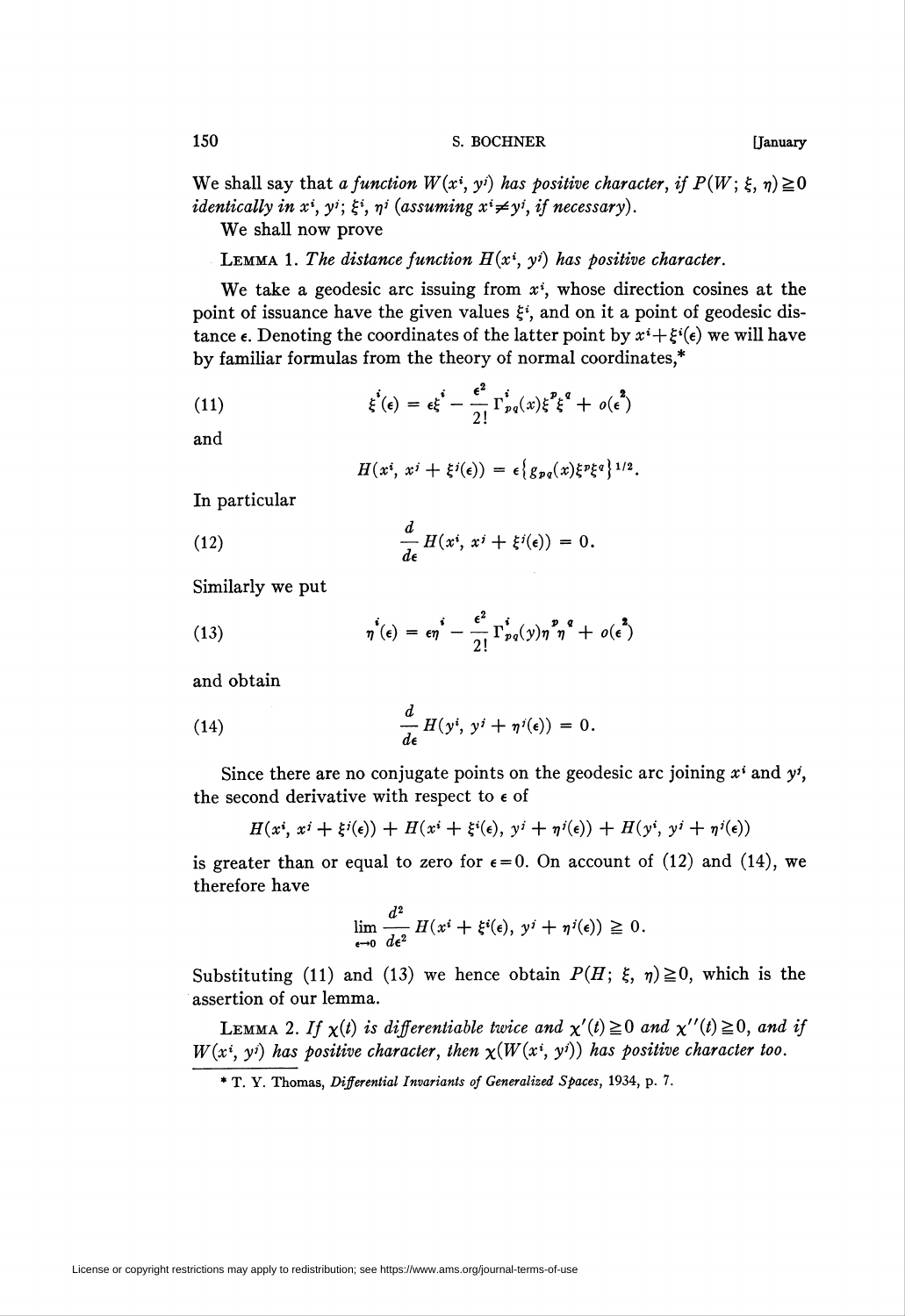In fact,

 $P(\chi(W); \xi, \eta) = \chi'(W) \cdot P(\chi(W); \xi, \eta) + \chi''(W) \cdot (W_{x} \xi^{p} + W_{y} \eta^{p})^{2}.$ 

In particular, we see that the function  $(H(x^i, y^j))^2$  has positive character, and this function has the advantage of belonging to class  $C_2$  throughout  $U \times U$ , the manifold  $x^i = y^i$  not being excepted.

**LEMMA** 3. If  $W(x^i, y^j)$  has positive character and  $x^i(u, v)$ ,  $y^j(u, v)$  are two harmonic surfaces, then the function  $f(u, v) = W(x^{i}(u, v), y^{i}(u, v))$  is subharmonic, that is  $\Delta f \geq 0$ .

In fact, carrying out the differentiations and replacing  $\Delta x^i$  and  $\Delta y^i$  by  $-\Gamma_{pq}^{i}(x)(x_{u}^{p}x_{u}^{q}+x_{v}^{p}x_{v}^{q})$  and  $-\Gamma_{pq}^{i}(y)(y_{u}^{p}y_{u}^{q}+y_{v}^{p}y_{v}^{q})$  respectively, we obtain

$$
\Delta f = P(W; x_u, y_u) + P(W; x_v, y_v),
$$

and therefore  $\Delta f \geq 0$ .

Since a subharmonic function attains its maximum on the boundary and since the distance function  $H(x^i, y^i)$  vanishes only for  $x^i = y^i$ , we may conclude the following theorem.

**THEOREM** 1. If U is a domain of S on which the distance function  $H(x^i, y^j)$ has positive character, then for any two harmonic surfaces  $x^i(u, v)$ ,  $y^i(u, v)$ , the function  $H(x^{i}(u, v), y^{i}(u, v))$  attains its maximum on the boundary B of Q. If  $x^{i}(u, v) = y^{i}(u, v)$  on B, then this equality holds throughout  $Q+B$ .

If  $K(a^i, \sigma)$  is a geodesic sphere  $H(a^i, x^j) < \sigma$  in U, then any harmonic surface in U whose boundary lies in  $K(a^i, \sigma)$  lies there in its entirety.

The last part of the theorem is a consequence of the first if we put  $y^i(u, v)=a^i$ .

3. The Dirichlet integrand on the boundary. Using polar coordinates  $u = \rho \cos \theta$ ,  $v = \rho \sin \theta$ , we assume now that Q is the unit circle  $\rho < 1$ ,  $0 \le \theta < 2\pi$ , and we shall denote the same function in Q by  $x(u, v)$  and  $x(\rho, \theta)$  interchangeably. If a periodic function  $\phi(\theta)$  is continuous, and has m continuous derivatives,  $m = 0, 1, \dots$ , we shall write

$$
\|\phi(\theta)\|_{m} = \max_{0 \leq \theta < 2\pi} \left| d^m \phi(\theta) / d\theta^m \right|.
$$

In case of a vector  $\phi^i(\theta)$  we shall write

$$
\big\|\phi(\theta)\big\|_m = \sum_{i=1}^n \big\|\phi^i(\theta)\big\|_m.
$$

This symbolism will refer exclusively to the variable denoted by  $\theta$ .

The theorem to follow will apply to a sufficiently small neighborhood  $U$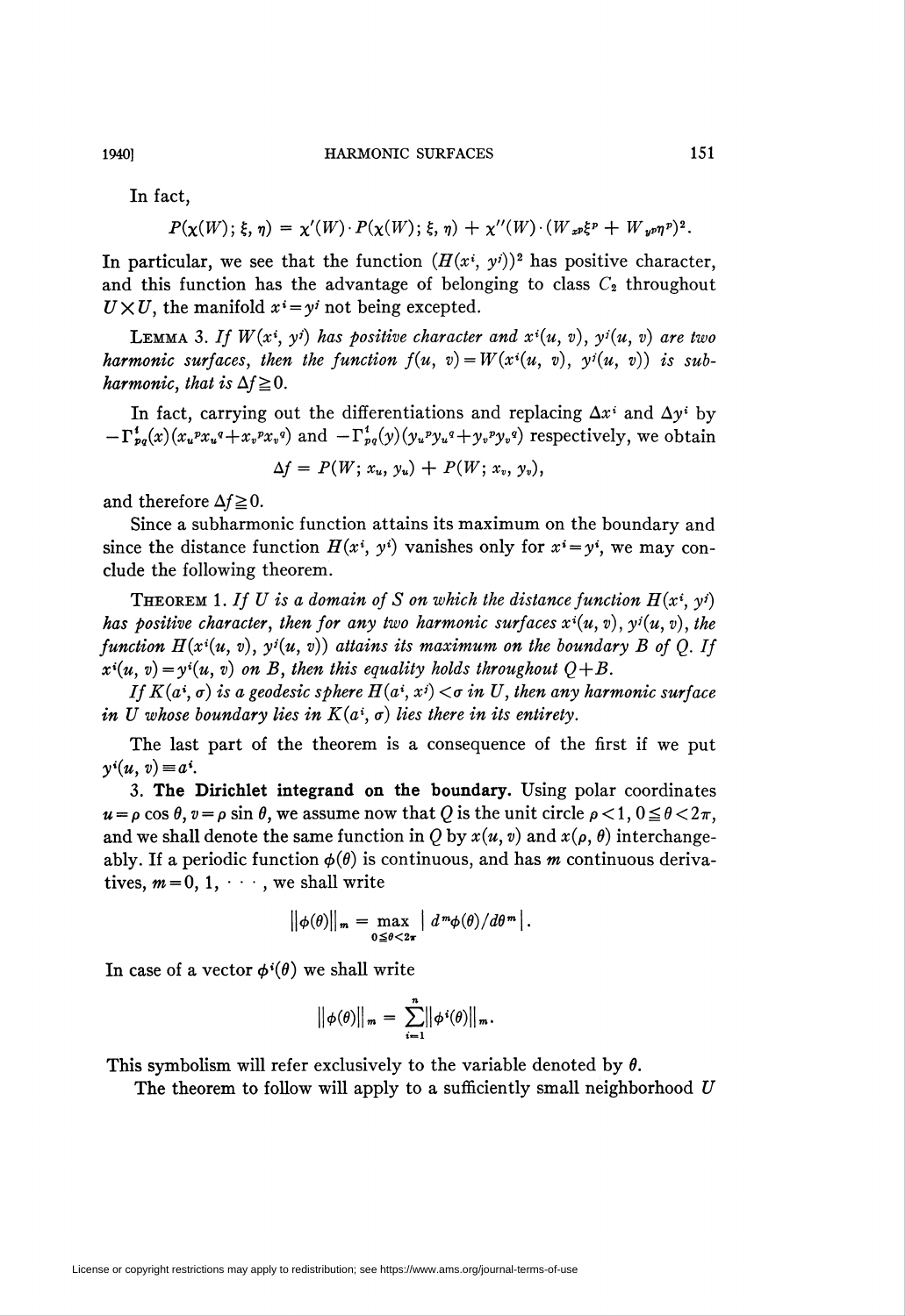of a fixed point on  $S$  in which the distance function has positive character. Making U sufficiently small and choosing the coordinate system appropriately, we may first assume that U is the entire cell  $-\infty < x^i < \infty$ ,  $i = 1, \dots, n$ , the fixed point of U being the origin  $x^{i} = 0$ . U contains some geodesic sphere  $K(0, \sigma')$  whose radius will be also denoted by  $3\sigma^0$ . Obviously, for  $0 < \sigma < 3\sigma^0$ there exist two functions  $r'(\sigma)$  and  $r''(\sigma)$ ,  $0 < r' < r''$ , such that the geodesic sphere  $K(0, \sigma)$  contains the euclidean sphere  $x^i x^i \leq r'^2$  and is in its turn contained in the euclidean sphere  $x^i x^i \leq r''^2$ . We further observe that for  $x^i(u, v)$ in  $K(0, 2\sigma^0)$ , the quantity

(15) 
$$
E + G = g_{pq}(x)(x_u^p x_u^q + x_v^p x_v^q)
$$

is majorized above and below by

$$
(16) \qquad \qquad x_u^i x_u^i + x_v^i x_v^i.
$$

Now, for  $a^i \in K(0, 2\sigma^0)$  and  $x^i \in K(0, \sigma^0)$  we put  $\xi^i = x^i - a^i$ , and we consider the function  $W(a^i, \xi^i) = (H(a^i, x^i))^2/2$ , and the quantities

(17) 
$$
\eta^i = \eta^i(a^p, \xi^q) = W_{\xi^i}.
$$

Since, for  $\xi = 0$ ,  $\frac{\partial \eta^p}{d\xi^q} = g_{pq}(a)$ , we may consider the inverse functions

(18) 
$$
\xi^i = \xi^i(a^p, \eta^q).
$$

They are defined, and they are inverse to the functions (17), for

(19) 
$$
a^i \in K(0, 2\sigma^0), \quad \eta^i \eta^i \leq r_0^2 \quad (>0),
$$

the number  $r_0$  being independent of  $a^i$ .

We now consider a solution  $x^i(u, v)$  of (4) in Q which lies in  $K(0, \sigma^0)$  and whose partial derivatives are uniformly continuous in  $Q$ . The functions  $x^i(u, v)$  and their partial derivatives of first and second order have continuous boundary values on B. The function  $f(u, v) = f(\rho, \theta) = W(a^i, x^i(u, v) - a^i)$  has partial derivatives of second order which are uniformly continuous in Q, and satisfies

$$
||f(1, \theta)||_{m} \leq M||x(1, \theta)||_{m}, \qquad m = 0, 1, 2,
$$

the constant M being independent of  $x^i(u, v)$  but not necessarily the same in all relations in which it will occur. The important property of  $f(u, v)$  is that it is subharmonic,  $\Delta f \ge 0$  (see Theorem 1). We now put

$$
f(\rho,\theta)=g(\rho,\theta)+h(\rho,\theta)
$$

where  $g(\rho, \theta)$  is the harmonic function with the boundary values  $f(1, \theta)$  and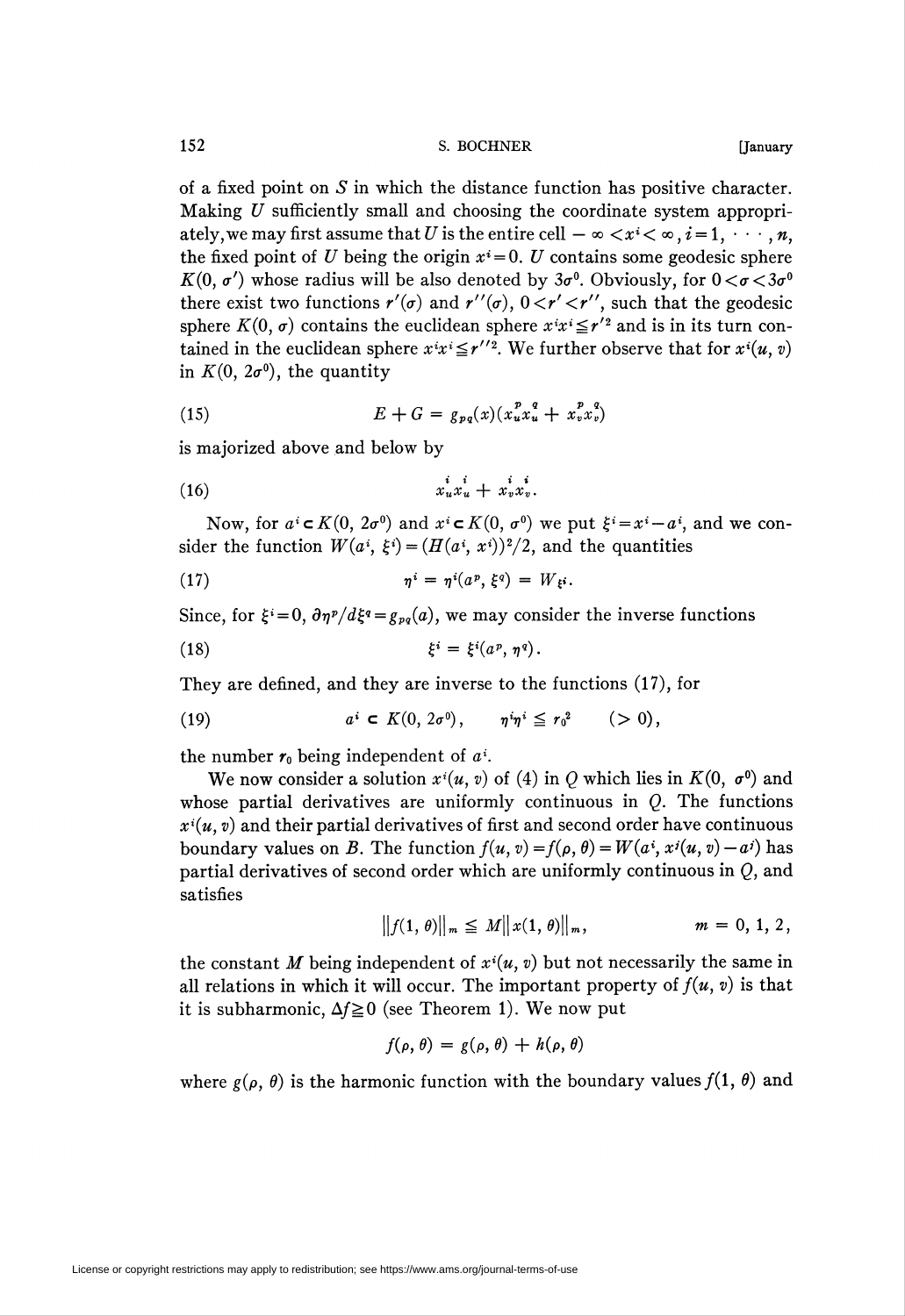$h(\rho, \theta)$  is a subharmonic function with boundary values 0. For  $g(\rho, \theta)$  we have\*

$$
\left|\frac{\partial g(\rho,\,\theta)}{\partial\rho}\right|+\left|\frac{\partial g(\rho,\,\theta)}{\partial\theta}\right|\,\leq\,M\|x(1,\,\theta)\|_2.
$$

For the function  $h(\rho, \theta)$  we immediately obtain the relation

$$
\lim_{\rho \to 1} \left| \frac{\partial h(\rho, \theta)}{\partial \theta} \right| = \left| \frac{\partial h(1, \theta)}{\partial \theta} \right| = 0,
$$

which is an immediate consequence of the assumption that  $h(\rho, \theta)$  shall vanish on the boundary. For the radial derivative we obtain the one-sided relation

$$
\lim_{\rho \to 1} \frac{\partial h(\rho, \theta)}{\partial \rho} \equiv \frac{\partial h(1, \theta)}{\partial \rho} \geq 0
$$

with no absolute values to start with. It follows from the fact that  $h(\rho, \theta)$  is zero on the boundary and, being subharmonic, is nonpositive in  $Q$ . Altogether we have the estimates

$$
\left|\frac{\partial f(1,\,\theta)}{\partial\theta}\right|\,\leq\,M\|x(1,\,\theta)\|_2,\quad -\frac{\partial f(1,\,\theta)}{\partial\rho}\,\leq\,M\|x(1,\,\theta)\|_2,
$$

and this can also be written in the form

$$
\max \left|\, \eta^{i}(1,\,\theta)\, \left. \frac{\partial x^{i}(1,\theta)}{\partial \theta} \right| \,-\, \eta^{i}(1,\,\theta)\, \frac{\partial x^{i}(1,\theta)}{\partial \rho} \leq\, M \|\, x(1,\,\theta)\|_2.
$$

The constant M is independent of  $\theta$  and  $a^i$ , and all combinations (19) are admissible. Hence we obtain the estimate

$$
\left|\frac{\partial x^{i}(1,\theta)}{\partial \theta}\right|+\left|\frac{\partial x^{i}(1,\theta)}{\partial \rho}\right|\leq M||x(1,\theta)||_2,
$$

the second quantity on the left side being also an absolute value. Since

$$
\left(\frac{\partial x^{i}}{\partial u}\right)^{2} + \left(\frac{\partial x^{i}}{\partial v}\right)^{2} = \left(\frac{\partial x^{i}}{\partial \rho}\right)^{2} + \frac{1}{\rho^{2}}\left(\frac{\partial x^{i}}{\partial \theta}\right)^{2},
$$

we finally obtain the following theorem.

THEOREM 2. If S belongs to class  $C_4$ , if U is a sufficiently small coordinate neighborhood of the origin, and if  $x^i(u, v) = x^i(\rho, \theta)$  is a harmonic surface in U

<sup>\*</sup> H. Whitney, Analytic coordinate systems in a manifold, Annals of Mathematics, (2), vol. 38 (1937), p. 809, Lemma 4.